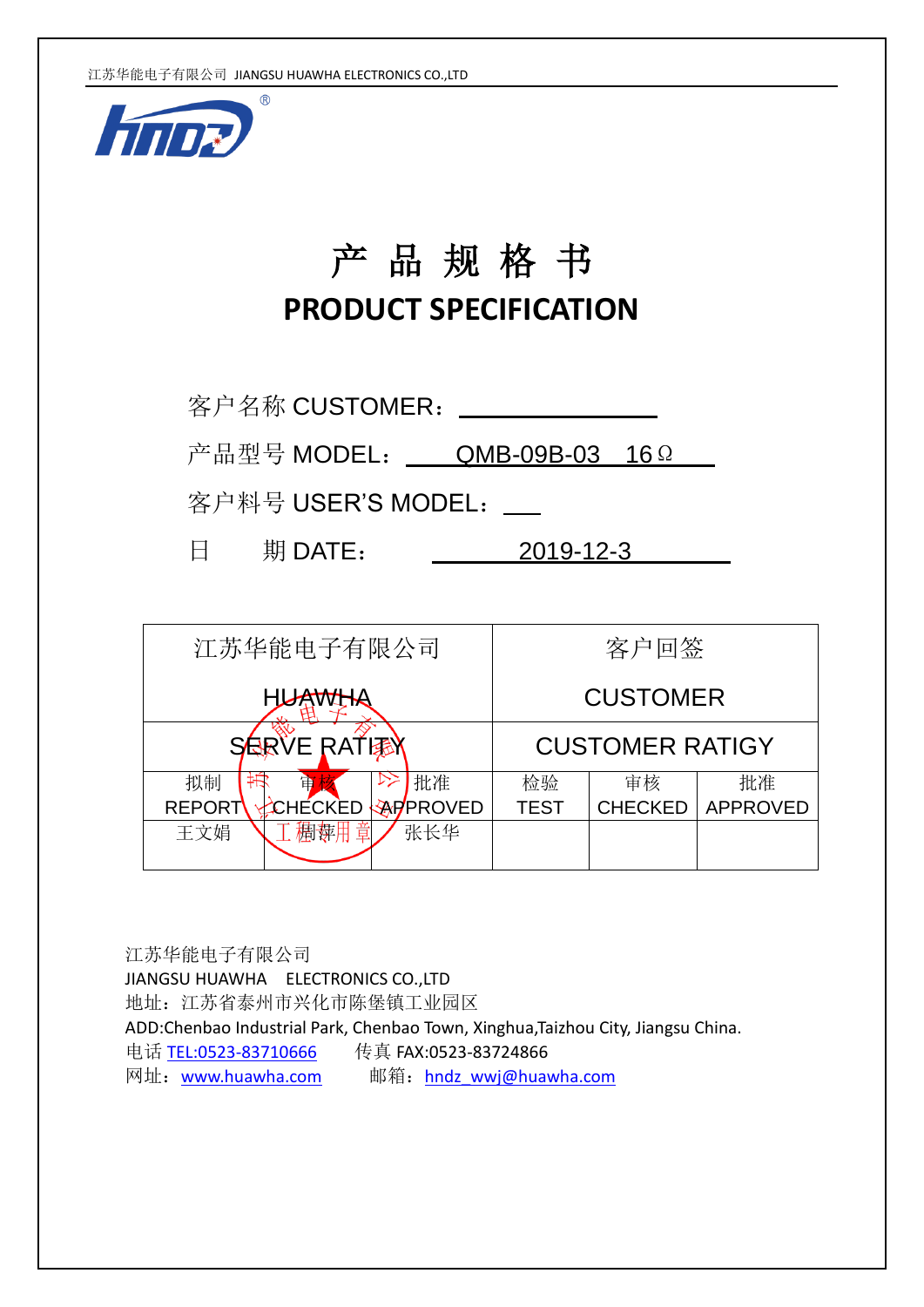| 1.基本规格/General specification |  |
|------------------------------|--|
|------------------------------|--|

|                | 项目/Item                      | 规格/Spec                    | 条件/Condition                                          |
|----------------|------------------------------|----------------------------|-------------------------------------------------------|
| $\mathbf{1}$   | 额定电压 Rated voltage           | $3.0Vo-p$                  |                                                       |
| $\overline{2}$ | 工作电压 Operation voltage       | 1.5~5Vo-p                  |                                                       |
| 3              | 声压 Sound Pressure Level=SPL  | Min 80dB                   | 测试环境: 标准状态, 标准驱动电路,<br>额定电压                           |
| 4              | 电流 current                   | Max50mA                    | 测试距离: 0.1m<br>Standard State, Standard Drive Circuit. |
| 5              | 振荡频率 Oscillation frequency   | $2700 \pm 300$ HZ          | Rated voltage, Distance at 0.1m                       |
| 6              | 电阻 Coil Resistance           | $16 \pm 5 \Omega$          |                                                       |
| 7              | 工作温度范围 Operating Temperature | -20 $\sim$ +70 $\degree$ C |                                                       |
| 8              | 保存温度范围 Storage temperature   | $-30$ ~+80 $°C$            |                                                       |
| 9              | 外部尺寸 Externals size<br>(mm)  | $\Phi$ 9*H5.5              | 参阅附图 Refer to the attached drawing                    |
| 10             | 重量 Mass                      | 0.8g                       |                                                       |
| 11             | 材质 Housing Material          | <b>PBT</b>                 |                                                       |

## **2.**电气和声学测试条件**/Electrical And Acoustical Measuring Condition**

#### 驱动电路**/Recommended Driving Circuit** 设置 **Recommended Setting**

Resonant frequency, 1/2 duty cycle. Square wave. Signal amplitude should be large enough tosaturate the transistor.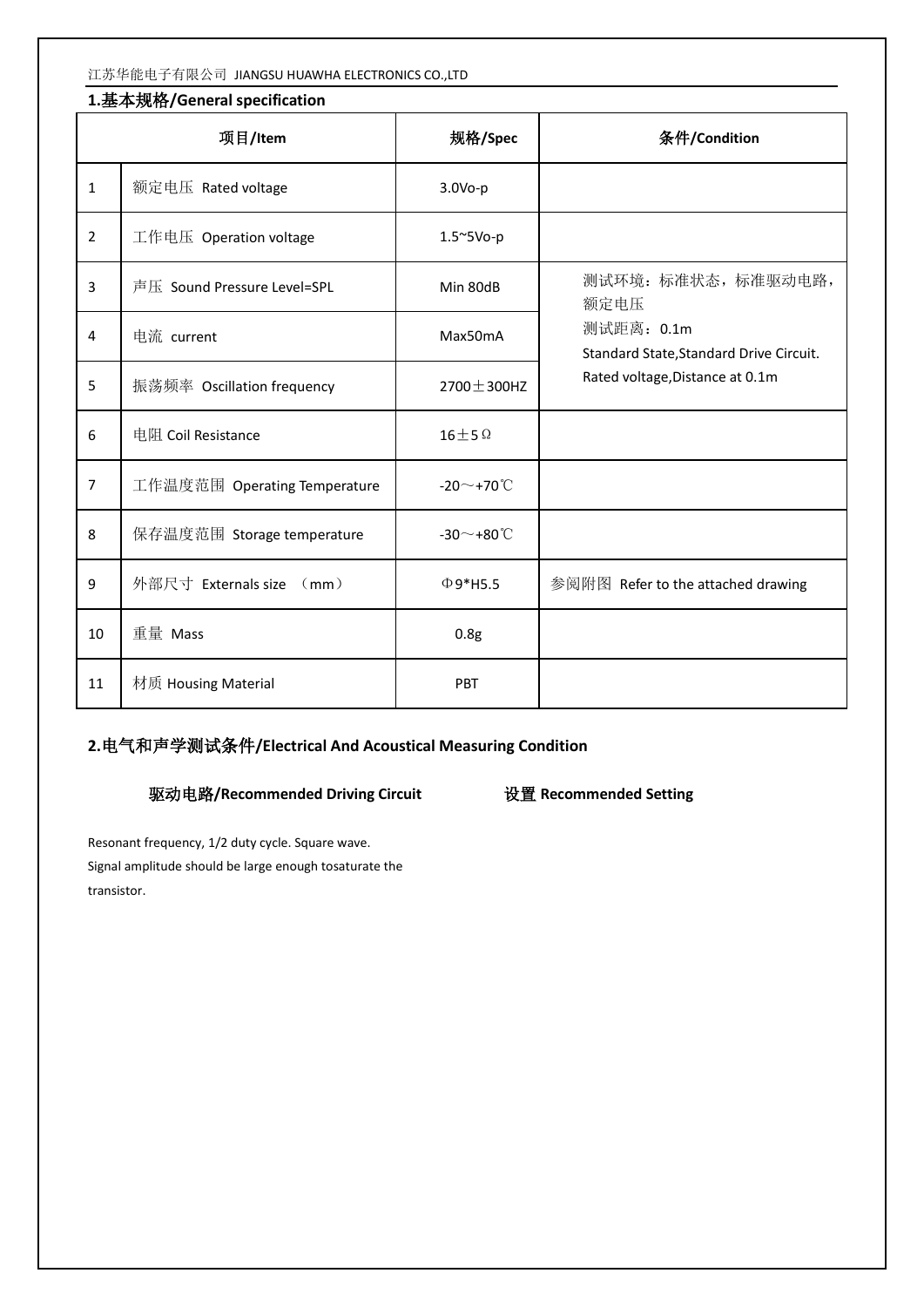

谐振频率是占空比为50%的方波,信号电压要足够让晶体管饱和工作。

#### **3.可靠性测试/Reliability Test**

|                | 项目 ITEM                          | 测试方法 TEST                                                                                                                                                                                                                              |  |  |
|----------------|----------------------------------|----------------------------------------------------------------------------------------------------------------------------------------------------------------------------------------------------------------------------------------|--|--|
| $\mathbf{1}$   | 高温试验                             | 在+80℃±2℃储存温度下存放 96 小时, 恢复 2 小时后测试                                                                                                                                                                                                      |  |  |
|                | <b>High Temperature Test</b>     | After being placed in a chamber with $+80 \pm 2$ °C for 96 hours and then                                                                                                                                                              |  |  |
|                |                                  | being placed in normal condition for 2 hours                                                                                                                                                                                           |  |  |
| $\overline{2}$ | 低温试验                             | 在-20℃±2℃储存温度下存放 96 小时, 恢复 2 小时后测试                                                                                                                                                                                                      |  |  |
|                | Low Temperature Test             | After being placed in a chamber with -20 $\pm$ 2°C for 96 hours and then                                                                                                                                                               |  |  |
|                |                                  | being placed in normal condition for 2 hours                                                                                                                                                                                           |  |  |
| 3              | 恒定湿热试验<br><b>Humidity Test</b>   | 40°C 90-95% RH<br>25 C<br>90-95%RH<br>5 Hrs<br>$0.5$ Hrs<br>6 Hrs<br>$0.5$ Hrs<br>12 Hrs<br>1 Cycle                                                                                                                                    |  |  |
| $\overline{4}$ | 温度变化试验<br>Temperature Cycle Test | $+80^{\circ}$ C<br>$+20^{\circ}$ C<br>$+20^{\circ}$ C<br>$-30$ °C<br>30min<br>15min<br>30min<br>15min<br>Make this test for 5 cycle without applying power, then<br>expose to the room temperature for 2 hours                         |  |  |
| 5              | 振动试验<br><b>Vibration Test</b>    | 不加负载, 按5次循环测试, 然后在室温下恢复2小时<br>Amplitude:1.5mm<br>9.3g<br>Time : 1min/axis<br>0.3g<br>10<br>55 Hz<br>Make this test for the directions of X, Y, Z for 2 hours<br>each (total 6 hours).<br>振动频率 10-55Hz, 振幅 1.5mm, 在 X, Y, Z 3 个方向各 2 小时 |  |  |
| 6              | 跌落试验                             | 70cm 高自由掉落到 40mm 的木板上, 每个方向三次                                                                                                                                                                                                          |  |  |
|                | Drop Test                        | Drop on a hard wood board of 40mm thick, any directions, three times,                                                                                                                                                                  |  |  |
|                |                                  | at the height of 70cm                                                                                                                                                                                                                  |  |  |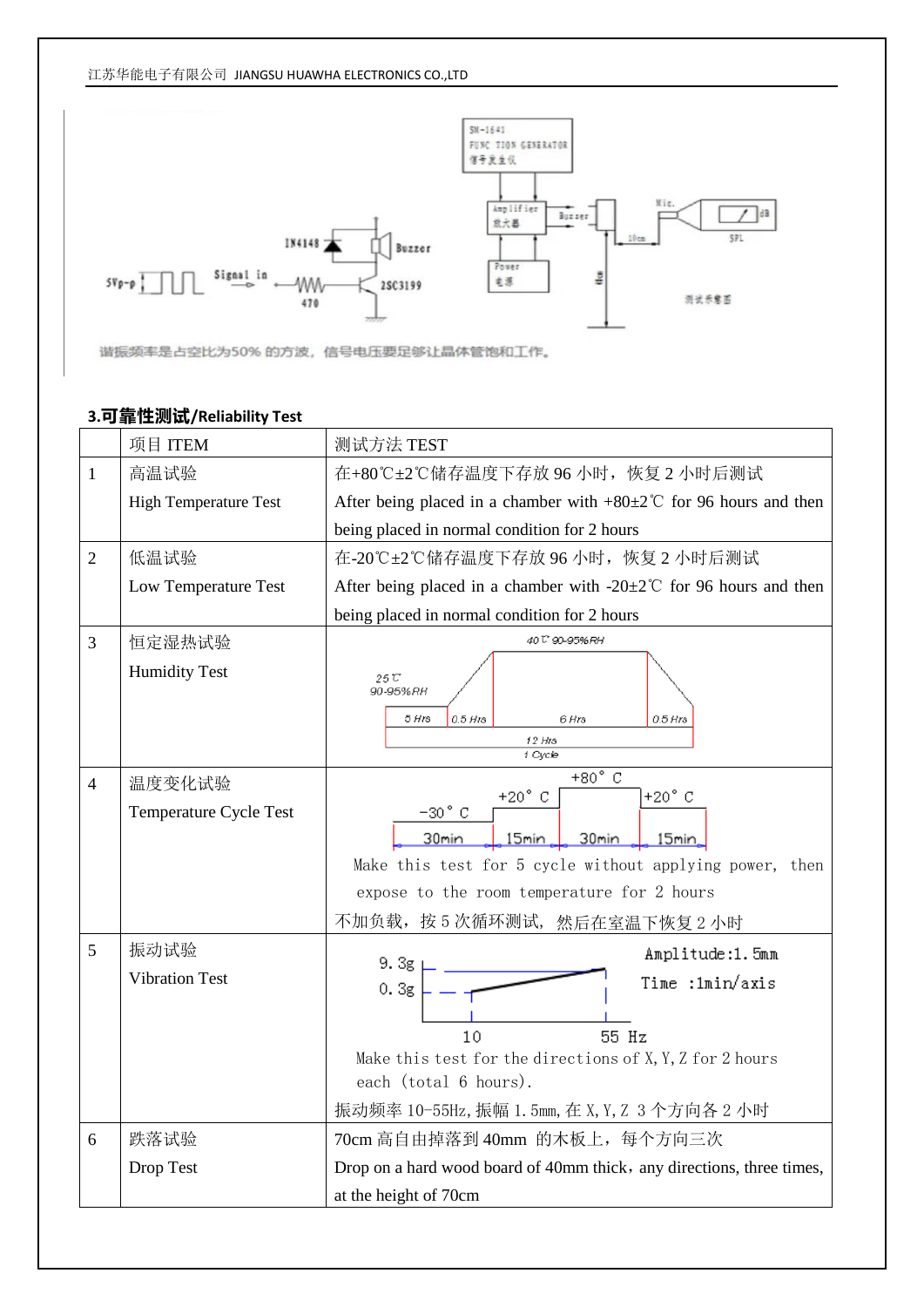| 江苏华能电子有限公司 JIANGSU HUAWHA ELECTRONICS CO.,LTD |                                       |                                                                                  |  |  |
|-----------------------------------------------|---------------------------------------|----------------------------------------------------------------------------------|--|--|
| 7                                             | 插针的抗拉强度试验                             | 插针承受 1.0kg 拉力, 负荷时间 5s                                                           |  |  |
|                                               | <b>Terminal Strength Pulling Test</b> | The force 5 seconds of 1.0kg is applied to each terminal.                        |  |  |
| 8                                             | 可焊性试验                                 | 焊锡温度 255±5℃, 浸润时间为 3±0.5s, 试验后目测产品情况                                             |  |  |
|                                               | Solder ability Test                   | Lead terminals are immersed in rosin for 5 seconds and then immersed             |  |  |
|                                               |                                       | in solder bath of $255 \pm 5^{\circ}$ for $3 \pm 0.5$ seconds.                   |  |  |
| 9                                             | 回流焊测试                                 | Temp.<br>(° <sub>C</sub> )<br>4 <sup>°</sup> C/sec Max.                          |  |  |
|                                               | <b>Soldering Test</b>                 | $265^{\circ}$ C<br>Peak Temp.:<br>$245^{\circ}$ C<br>$250^{\circ}$ C max.        |  |  |
|                                               |                                       | Cooling by air<br>Pre-heating<br>$170 - 190^{\circ}$ C<br>$180 \pm 10^{\circ}$ C |  |  |
|                                               |                                       | 4°Csec Max.<br>10 sec. Max.<br>$90 \pm 30$ sec                                   |  |  |
|                                               |                                       | Time(Sec)                                                                        |  |  |
|                                               |                                       |                                                                                  |  |  |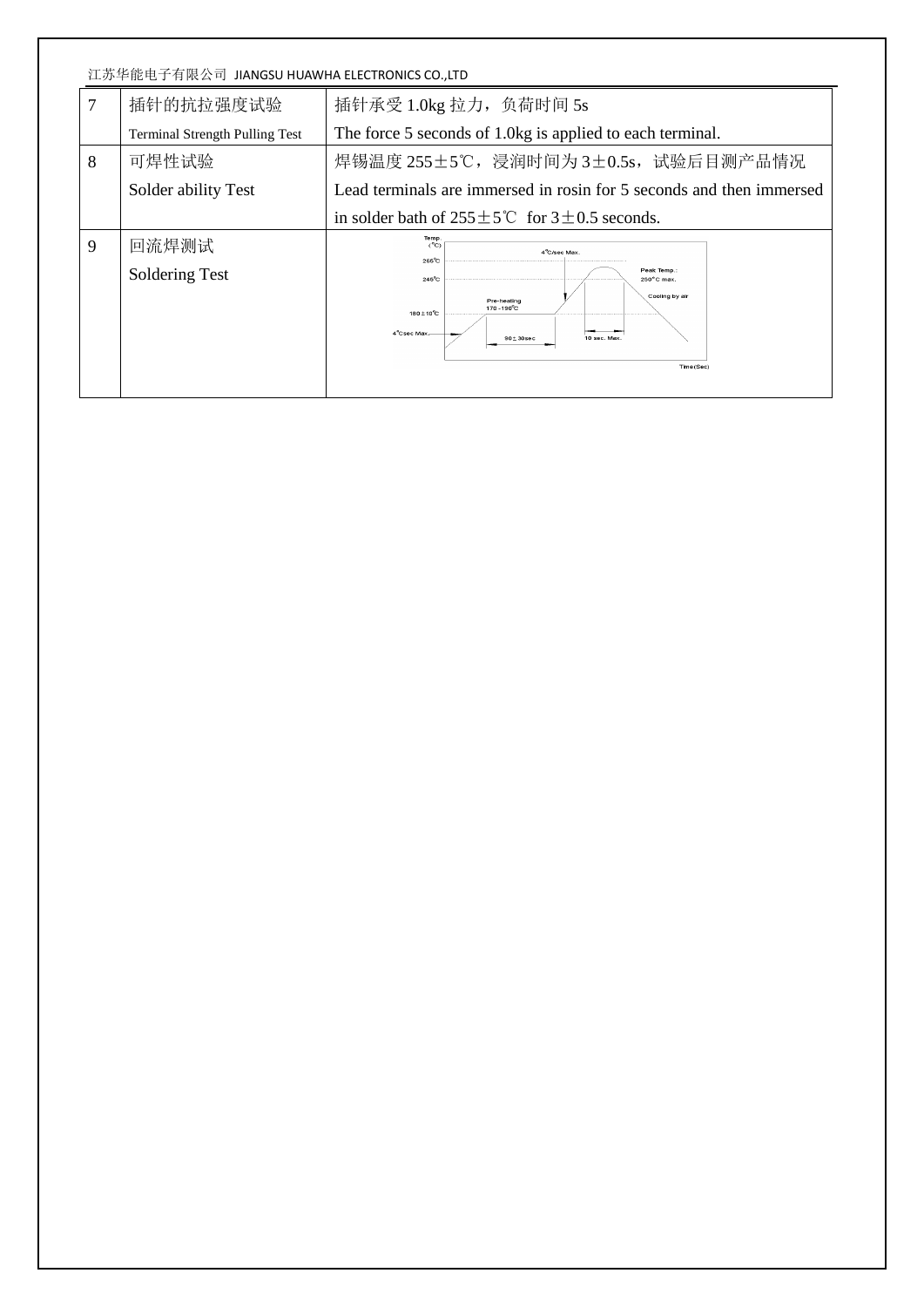### **4.尺寸图 Dimension**



\*Unit: mm; Tolerance:  $\pm$  0.3mm Except Specified \*Housing Material: Black PBT

#### **5.频率响应/Frequency Response**



3.0Vo-p 50% duty Square wave,10cm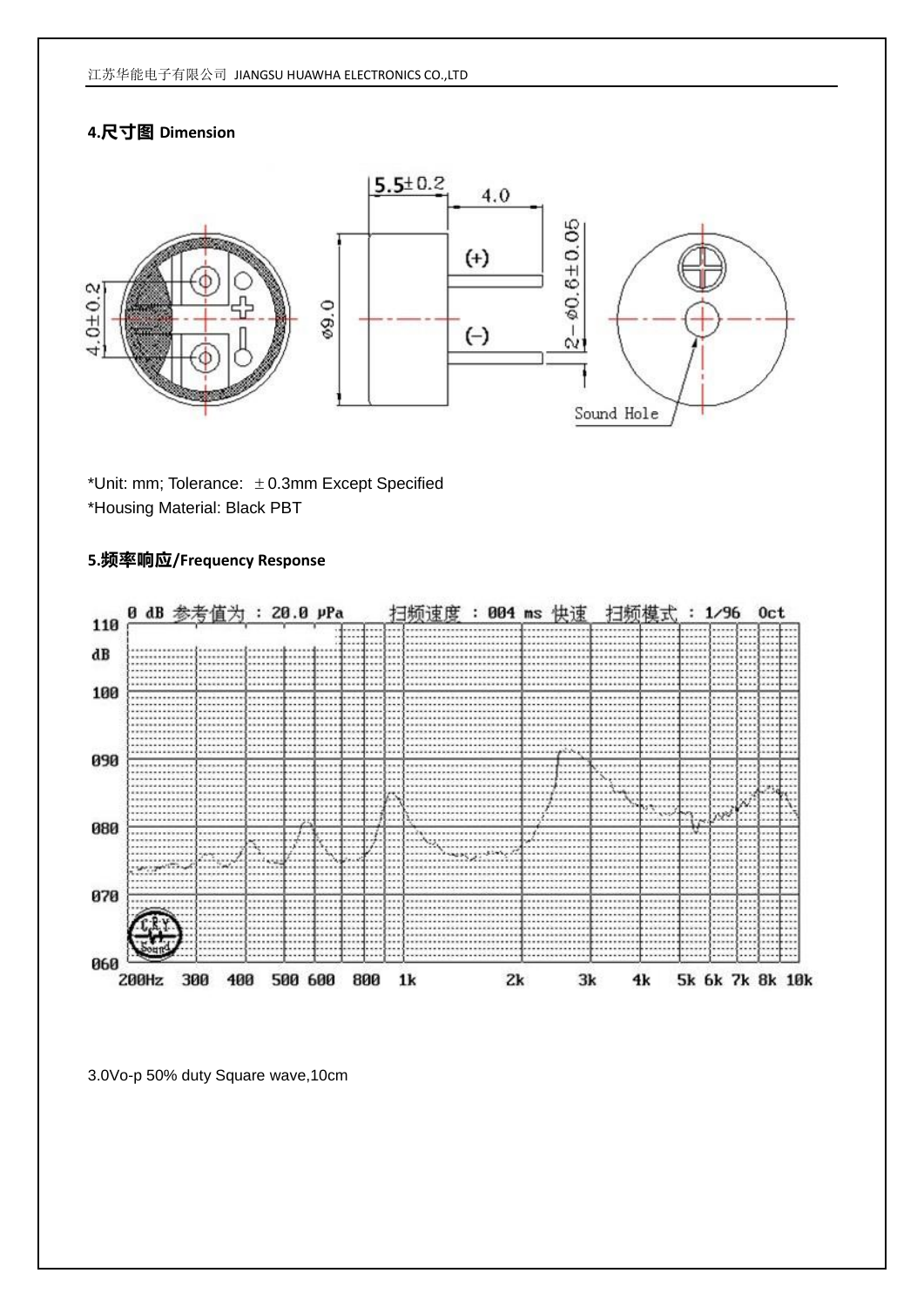## **6.Sample Test**

| Model<br>$QMB-O9B-O3$  |                                           |        |  |
|------------------------|-------------------------------------------|--------|--|
| condition<br>Test      | 2700Hz<br>$dB = 85$<br>$3.0V$ 16 $\Omega$ |        |  |
| Reference<br>No.       | 阻抗 (Ω)                                    | 分贝(dB) |  |
| $\mathbf{1}$           | 16.1                                      | 94.1   |  |
| $\sqrt{2}$             | 16.6                                      | 88.2   |  |
| $\mathfrak{Z}$<br>17.2 |                                           | 89.0   |  |
| $\overline{4}$         | 16.7                                      | 89.6   |  |
| $\mathbf 5$            | 18.1                                      | 86.3   |  |
| $\,6\,$                | 17.6                                      | 89.2   |  |
| $\overline{7}$         | 16.8                                      | 90.1   |  |
| $8\,$                  | 17.6                                      | 89.6   |  |
| $\boldsymbol{9}$       | 17.4                                      | 89.4   |  |
| $10\,$                 | 18.1                                      | 86.7   |  |

Remark :